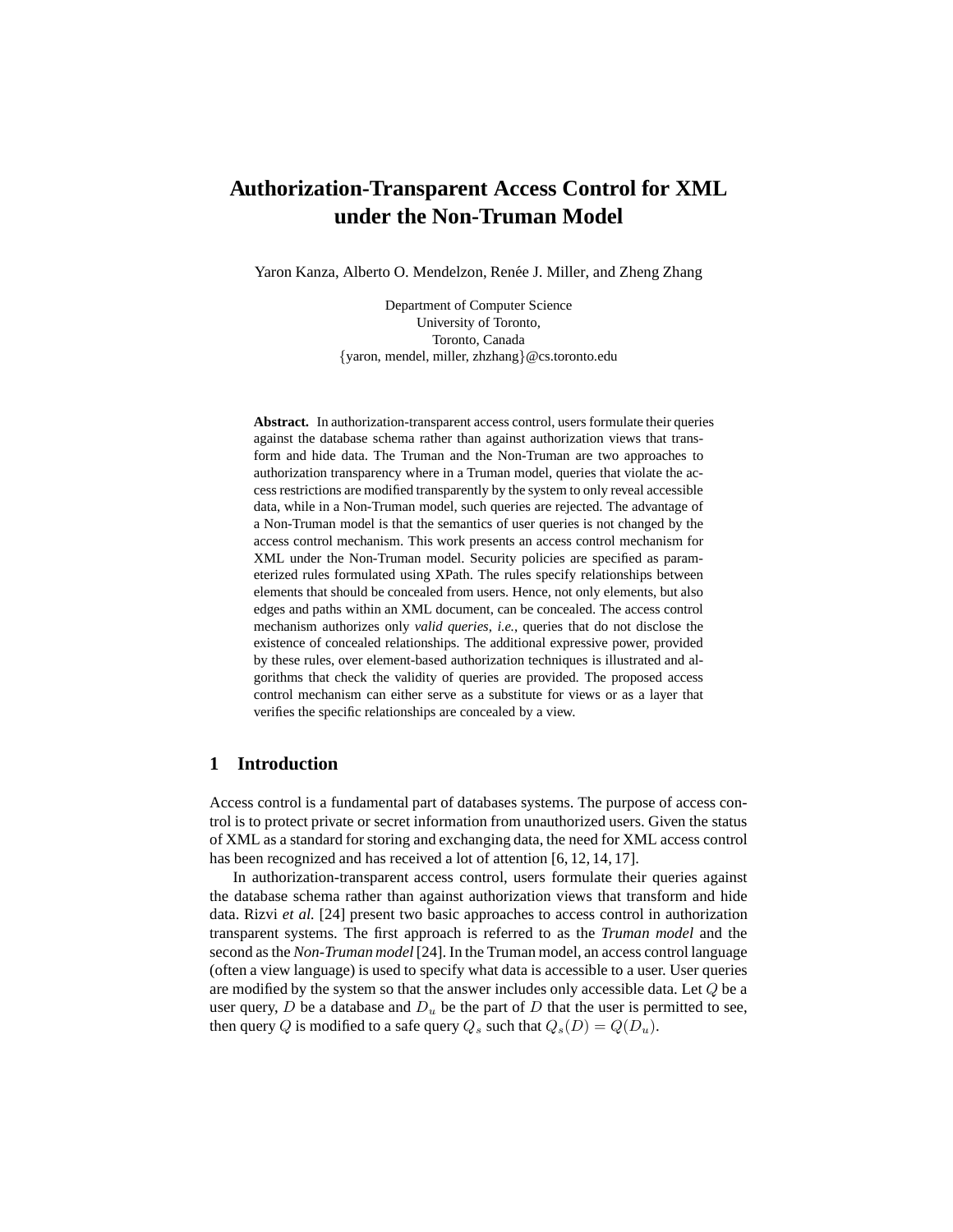*Example 1.* Consider a database that contains information on courses in a university. For each course, the system stores information about the students who are enrolled in a course and the grades that they have received. Suppose that a Truman access control model is used to specify that each student is permitted to see only her grades (not the grades of other students). If student Alice poses a query that asks for the highest grade received in one of the courses she is enrolled in, say *Databases 101*, the system will modify the query to return the highest grade that Alice has received in *Databases 101*.

As Rizvi *et al.* [24] point out, using a Truman access control model, the answers to queries may be misleading. A user cannot tell if an answer to a query is correct over the entire database. In our simple example, Alice may be misled into thinking she is the best in the class (after all, she asked for the highest grade over all students).

Misleading answers are prevented by the Non-Truman model, an alternative, authorization transparent model. In the Non-Truman model, a query that violates access control specifications is rejected, rather than modified. Only non-violating, or *valid* queries are answered. Hence, query answers are always the result of applying the user query to the entire database. The Non-Truman model has the desirable property that the semantics of a query is independent of the access control specification. For example, if in Example 1 the system uses a Non-Truman access control model, then the query of Alice will be rejected. Alice will only received answers to queries that are *valid* with respect to the access control policy.

In Non-Truman access control, a fundamental question is the definition of validity. Rizvi *et al.* [24] use a model in which the accessible data is defined using views. Given a database  $D$ , a query  $Q$  is validated by checking whether it could be rewritten using only the authorized views V. The rewritten query needs to be equivalent to  $Q$  either for all possible database states (referred to as *unconditional equivalence* [30] since it is independent of the current database state  $D$ ) or for only those database states  $D'$  for which  $V(D) = V(D')$  (termed *conditional equivalence* [30]).

Certainly, such an approach is possible for XML as well. However, results on answering queries using views for small fragments of XML query languages are still emerging [27], and may be undecidable even for the relational model [24]. Furthermore, a view is a positive statement about what data is accessible and it is up to the designer of the view to decide what can be put in the view while still hiding the desired private data. Regardless of the form of the view or access control mechanism, we would like to be able to make statements about what information is *concealed* from a user. In our work, we will specifically consider what it means to conceal a relationship in an XML document.

Information disclosure has been studied formally. Miklau and Suciu [22], define disclosure as exposing information that increases the probability that a user can guess concealed information. There are cases, however, where rejecting a query just because its answer decreases the user's uncertainty about the concealed data is too restrictive [28]. If we consider a relationship, it may be sufficient to ensure that a user cannot distinguish between the current document and other documents that differ from the current document only in the concealed relationship.

*Example* 2. Consider an XML document *D* that contains information about departments and employees in a company. There is an edge from each department element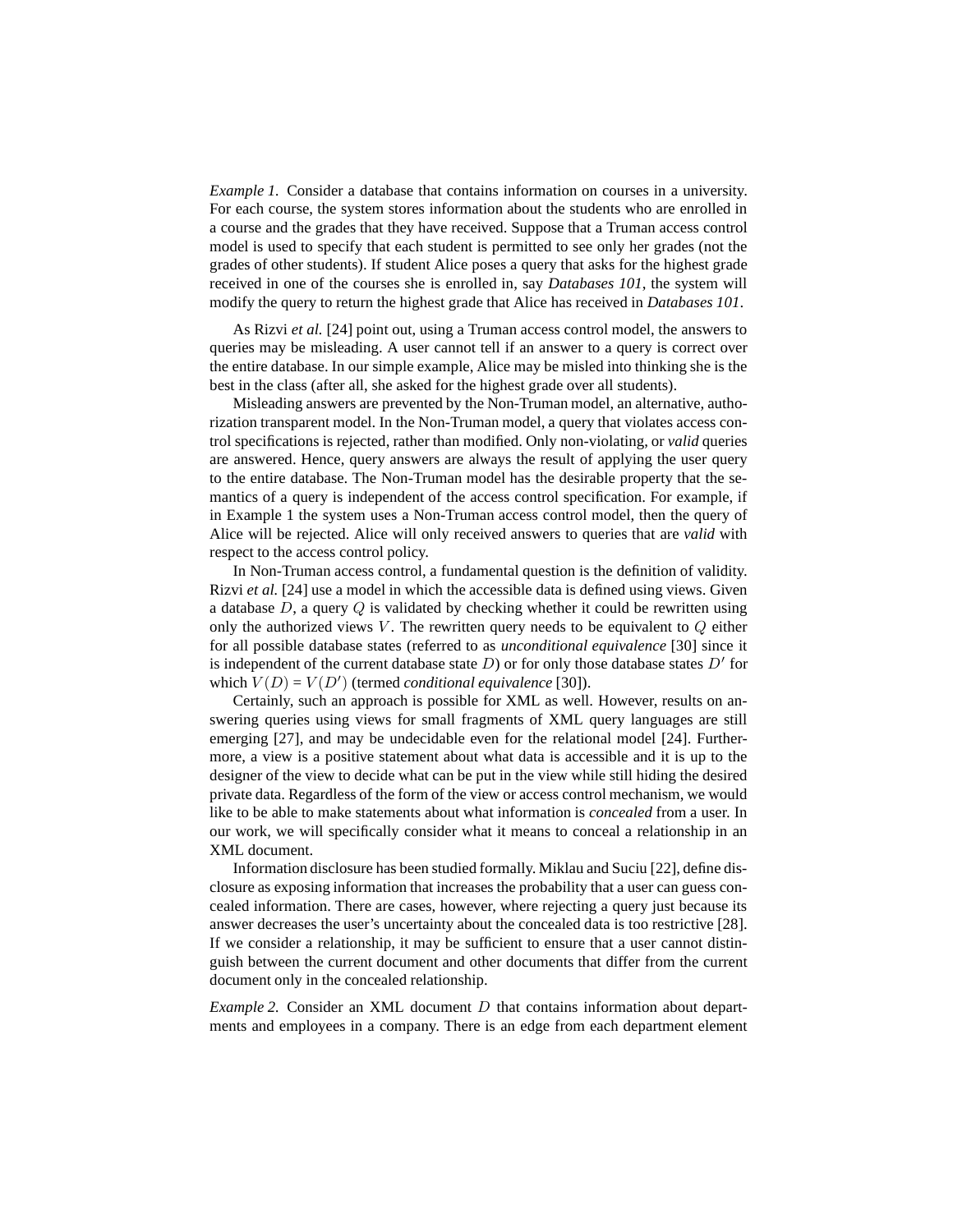d to an employee element e whenever e works in d. A company may have an access control policy that permits access to all employees and departments, but that restricts access to the works-in relationship. That is, a user should be able to ask queries about employees and departments, but the company may not wish to reveal who works in which department. Perhaps this information may reveal strategic information about the direction of the company.

Intuitively, a query conceals a potential relationship if the query answer does not reveal the presence (or absence) of a relationship in the document. To understand our semantics, consider the following example.

*Example 3.* Continuing our example where the relationship between departments and employees is concealed. Consider a query  $Q_1$  that looks for the employees in a specific department d, and a query  $Q_2$  that looks for all the employees in the company, regardless of their department. Only the answer to  $Q_1$  depends on the works-in relationship.

In this work, we propose a precise semantics for what it means to *conceal* a relationship. We propose a mechanism for testing whether an XPath query *conceals* a relationship or set of relationships. In particular, we can test whether a view, specified by an XPath query, conceals a relationship.

Our model controls access to relationships. This approach provides a finer granularity than restricting access to elements. On one hand, restricting access to an element is possible in our approach. This is done by concealing all the relationships (edges and paths) to that element. On the other hand, in our approach it is possible to conceal a relationship without restricting access to any of the elements in the relationship. Returning to our example, our rules will permit access to employees and departments while restricting only access to the works-in relationship.

The main contributions of our work are the following.

- **–** The first authorization-transparent, Non-Truman access-control model for XML. Our mechanism is fine-grained and enforces access control at the level of ancestordescendent relationships among elements.
- **–** A new semantics for concealing relationships in an XML document where a relationship is defined by an edge or a path in the document. To define relationships, we use rules, each containing a pair of XPath expressions.
- **–** We define two forms of query validity. A query is *locally valid* for a document and a set of rules, if it conceals all relationships defined by the rules. Queries may be executed only if they are locally valid. For documents conforming to a schema, we define a stronger form of validity. A query is *globally valid* for a set of rules and a schema if the query is locally valid for the rules and each document that conforms to the schema.
- **–** We consider the problem of testing query validity. Since in our semantics we need to consider only finitely many possible documents, testing is always decidable (unlike in previous approaches [24]) and is polynomial (in the size of the document and the query) for a large class of queries.
- **–** Finally, we show that indeed valid queries do not reveal information about concealed edges.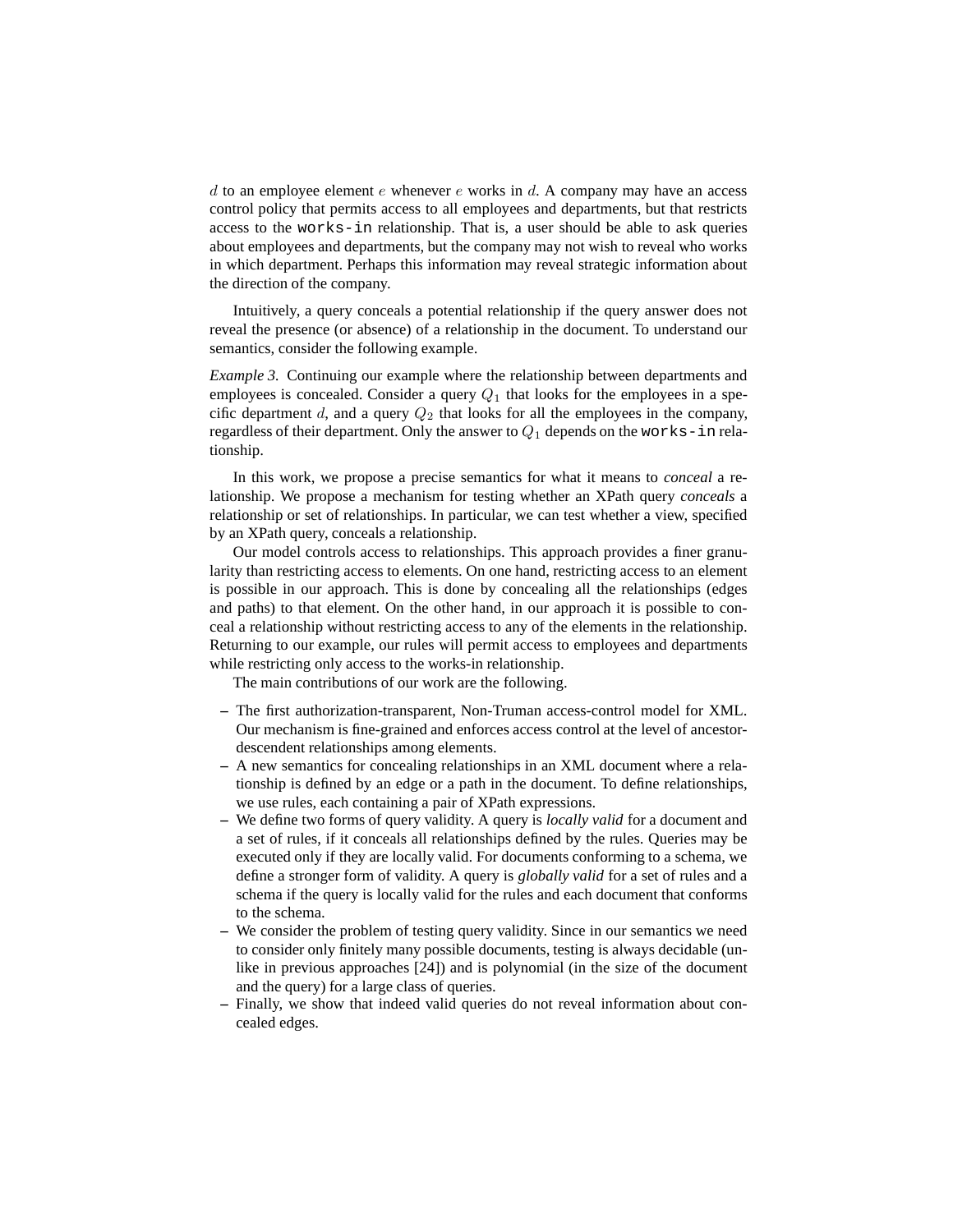

**Fig. 1.** A document that contains information on courses, students and grades in a university.

# **2 Related Work**

Most of the work on XML access control uses non-authorization transparent models. For example, Miklau and Suciu define access control rules as XQuery expressions [21]. A user is given a modified document (one in which data is encrypted) and queries are posed on this modified document. They present a new query semantics that permits a user to see only authorized data. An alternative approach proposed by Damiani *et al.* [12, 13] is to compute a secure view by labeling and pruning secure data. Fan *et al.* [14] specify security by extending the document DTD with annotations and publishing a modified DTD. Similarly, work by Bertino *et al.* [4–6] and Finance *et al.* [15] provides XML-based specification languages for publishing secure XML document content, and for specifying role-based access control on XML data [7, 23, 26]. Fundulaki and Marx [16] survey a number of approaches that permit access control to be specified on nodes within a document. Restricting access to nodes has also been used in XACML [18] and XACL [19], two proposed industrial standards. Since nonauthorization-transparent models may change the query semantics, other work has focused on efficient query processing for secure queries [9, 29].

In contrast, we present the first authorization-transparent, Non-Truman model for XML. Queries are posed on the original document, so we do not present a model for publishing secure data. Our access control model is a very simple specification of relationships in a document that should be concealed. Our work extends work on information disclosure [3, 28]. In Section 4, we define precisely the relationship with common models of information disclosure such as k-anonymity. Our main focus is to provide a test of query validity that ensures that valid queries effectively conceal any secure relationships. Unlike the non-authorization transparent approaches, we do not change the query semantics.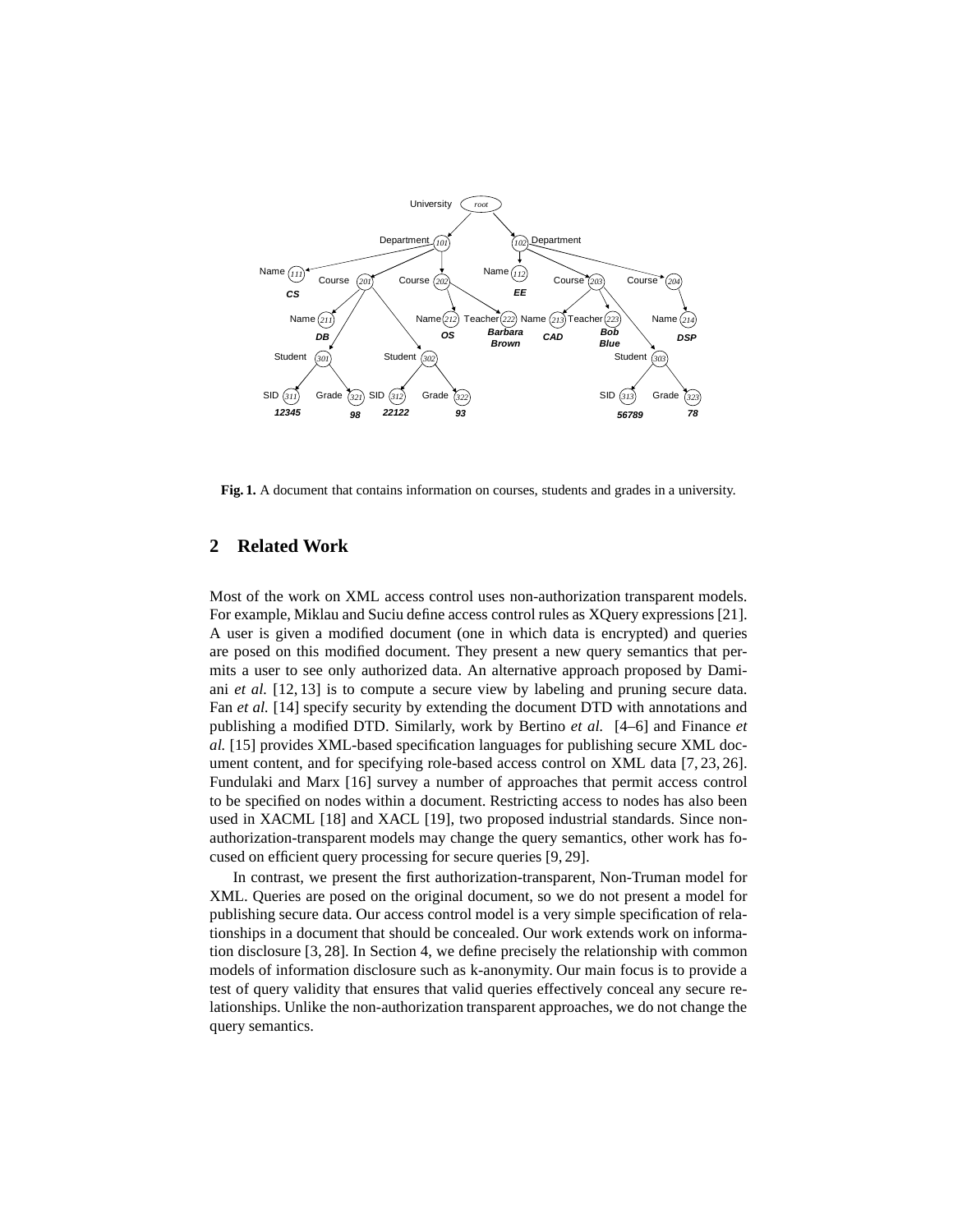# **3 Data Model**

In this section, we introduce our data model. We assume that the reader is familiar with the notion of a rooted labeled directed graph. We present a rooted labeled directed graph G, over a set L of labels, by a 4-tuple  $(V, E, r, label-of<sub>G</sub>)$ , where V is a set of nodes, E is a set of edges, r is the root of G and *label-of<sub>G</sub>* is a function that maps each node to an element of L.

**Document** Let L be a finite set of labels and A be a finite set of atomic values. An *XML document* is a rooted labeled directed tree over L with values of A attached to atomic nodes (*i.e.*, to nodes that do not have outgoing edges). Formally, a document D is a 5 tuple  $(X, E_D, root_D, label-of_D, value-of_D)$ , where the tuple  $(X, E_D, root_D, label-of_D)$ is a rooted labeled directed tree over  $L$ , and *value-of*<sub>D</sub> is a function that maps each atomic node to a value of A. The nodes in X are called *elements*. In order to simplify the model, we do not distinguish between elements and attributes and we assume that all the values on atomic nodes are of type PCDATA (*i.e.*, String).

*Example 4.* Figure 1 shows a document that contains information on courses, students and grades. Elements are represented by circles and are numbered, for easier reference. Atomic values appear below the atomic nodes and are written with a bold font.

**XPath** In this work, we use XPath [11] for formulating queries and access control rules. XPath is a simple language for navigating in an XML document. XPath expressions are omnipresent in XML applications. In particular, XPath is part of both XSLT [10] and XQuery [8], the WWW-Consortium standards for querying and transforming XML. Due to lack of space, we do not present the syntax and the semantics of XPath in this paper and we refer the reader to the standard [11].

In XPath there are thirteen types of axes that are being used for navigating in a document. Our focus in this work is on the *child* axis (/) and the *descendent-or-self* axis  $\left(\frac{7}{7}\right)$  that are the most commonly used axes in XPath. Our model, however, can also be applied to queries that include the other axes.

#### **4 Concealing Relationships**

Before presenting our techniques, we first consider what it means to conceal a relationship. A *relationship* in a document is essentially two sets of elements. For example, consider the university document (shown in Figure 1). The pair  $(S, G)$ , where S is the set elements labeled "Student" and  $G$  is the set of elements labeled "Grade", is a relationship between students and grades. Concealing the relationship between students and grades means that for every grade in the document, the user will not be able to infer (with certainty), from query answers, below which student the grade is. We will want this to be true for all authorized queries (*i.e.*, all *valid queries*).

We also want to have some measure of the uncertainty that is gained by concealing a relationship. Thus, we use a definition that is a variation of k*-anonymity* [25] to relationships in a document. In the  $k$ -anonymity model, the goal is to provide a guarantee that each element cannot be distinguished from at least  $k - 1$  other elements. In our case, suppose that we want to conceal in a document D the relationship  $(A, B)$ . Given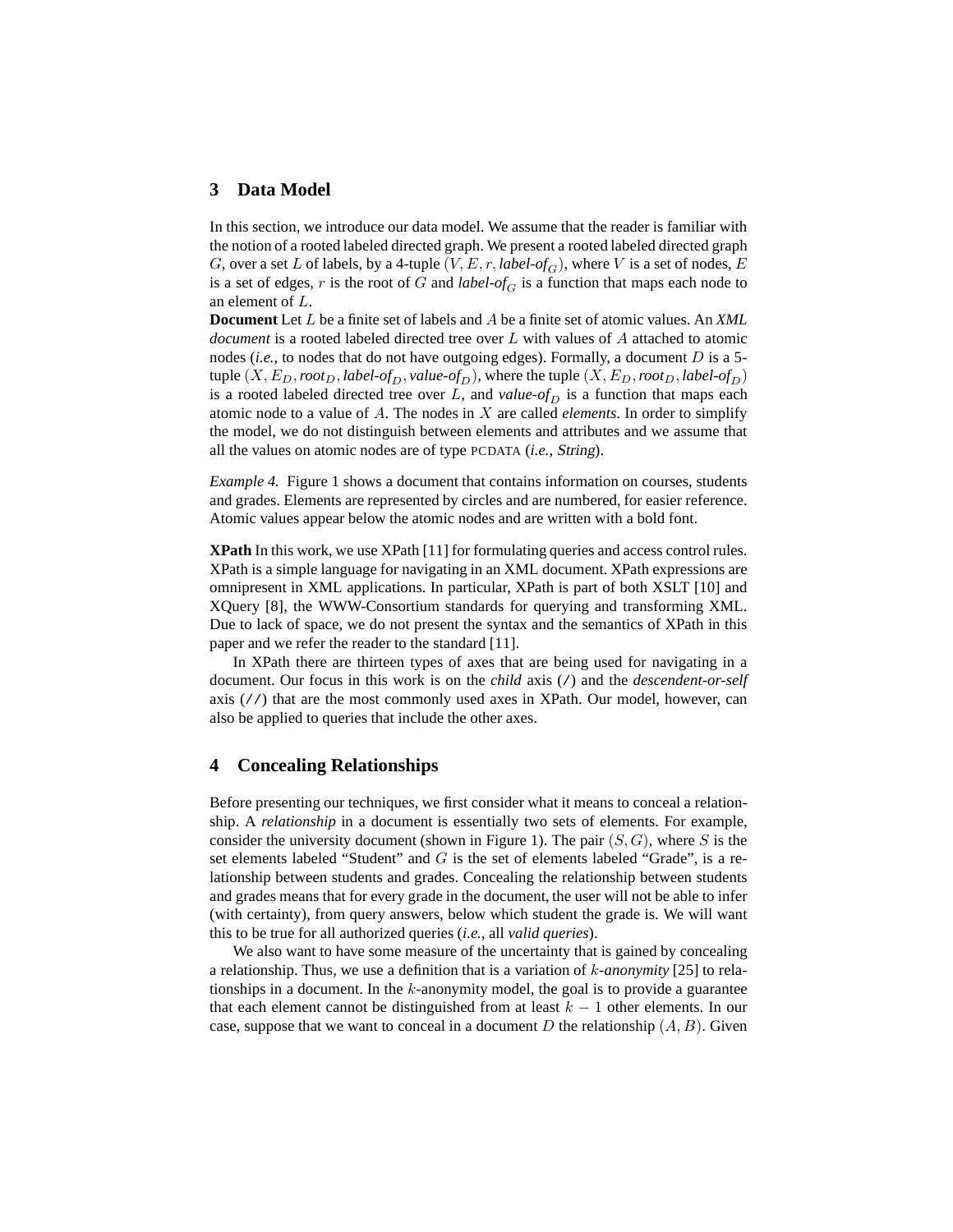an element  $b \in B$ , we want to have a subset  $A_k$  of A such that the following conditions hold. First, in  $A_k$ , there are k elements of A, and no element is an ancestor of another element. Second, the user will not be able to infer, from answers to valid queries, which one among the k elements of  $A_k$  is an ancestor of b. To make this more precise, we present a formal definition.

**Definition 1 (**k**-Concealment of a Relationship).** *Consider a set of valid queries* Q*, a document* D*, and two sets* A *and* B *of elements in* D*. The relationship* (A, B) *is*  $k$ -concealed *if for every*  $b$  ∈ *B there exist*  $k$  *elements*  $a_1, \ldots, a_k$  *of*  $A$  *and*  $k$  *document*  $D_1, \ldots, D_k$  *over the element set of D, such that the following conditions hold.* 

- *1. For every*  $a_i$  *and*  $a_j$  *among*  $\{a_1, \ldots a_k\}$ *,*  $a_i$  *is not an ancestor of*  $a_j$ *.*
- 2. *Each element*  $b \in B$  *appears in*  $D_i$  *below*  $a_i$ *.*
- *3.*  $Q(D) = Q(D_i)$ , for every valid query  $Q \in \mathcal{Q}$ .

We consider a relationship to be concealed as long as *some* uncertainty remains about the ancestor-descendent relationships. Thus, in the rest of this paper, we will use the phrase "concealing a relationship" for 2-concealment.

Given the definition of concealing relationships, we now turn to the logistics of specifying sets of relationships over XML documents. We will use pairs of XPath expressions for this purpose. Each pair will form an access control rule. The two expressions will define a pair of sets, *i.e.*, a relationship, that should be concealed.

#### **5 Access Control Rules**

Our approach to access control in XML documents is based on rules rather than views. While views are normally "positive" in the sense that they specify what the user is allowed to know, our rules are "negative" and specify what should be concealed from the user. Our access-control rules specify pairs of elements in the document and by this designate the relationships between these elements as being restricted. In this section, we first present the syntax of rules. Then, we explain why we use rules rather than views. We provide the semantics of rules in our model and define local and global validity. Finally, we briefly discuss the complexity of testing validity.

#### **5.1 The Syntax of Rules**

Rules are formulated using XPath expressions. Each rule consists of two expressions. The two expressions specify pairs of ancestor and descendent elements that the relationship between them should not be revealed to users. The syntax of a rule is

#### for  $path_1$  exclude  $path_2$

where *path*<sub>1</sub> and *path*<sub>2</sub> are XPath expressions. Notice *path*<sub>2</sub> is a relative XPath expression w.r.t. *path*<sub>1</sub>. In the following, we show how to use rules over the university document presented in Figure 1.

*Example 5.* Suppose that we want to prevent queries from disclosing information about what grades were given to which students. This restriction can be specified by the following rule: for //Student exclude /Grade.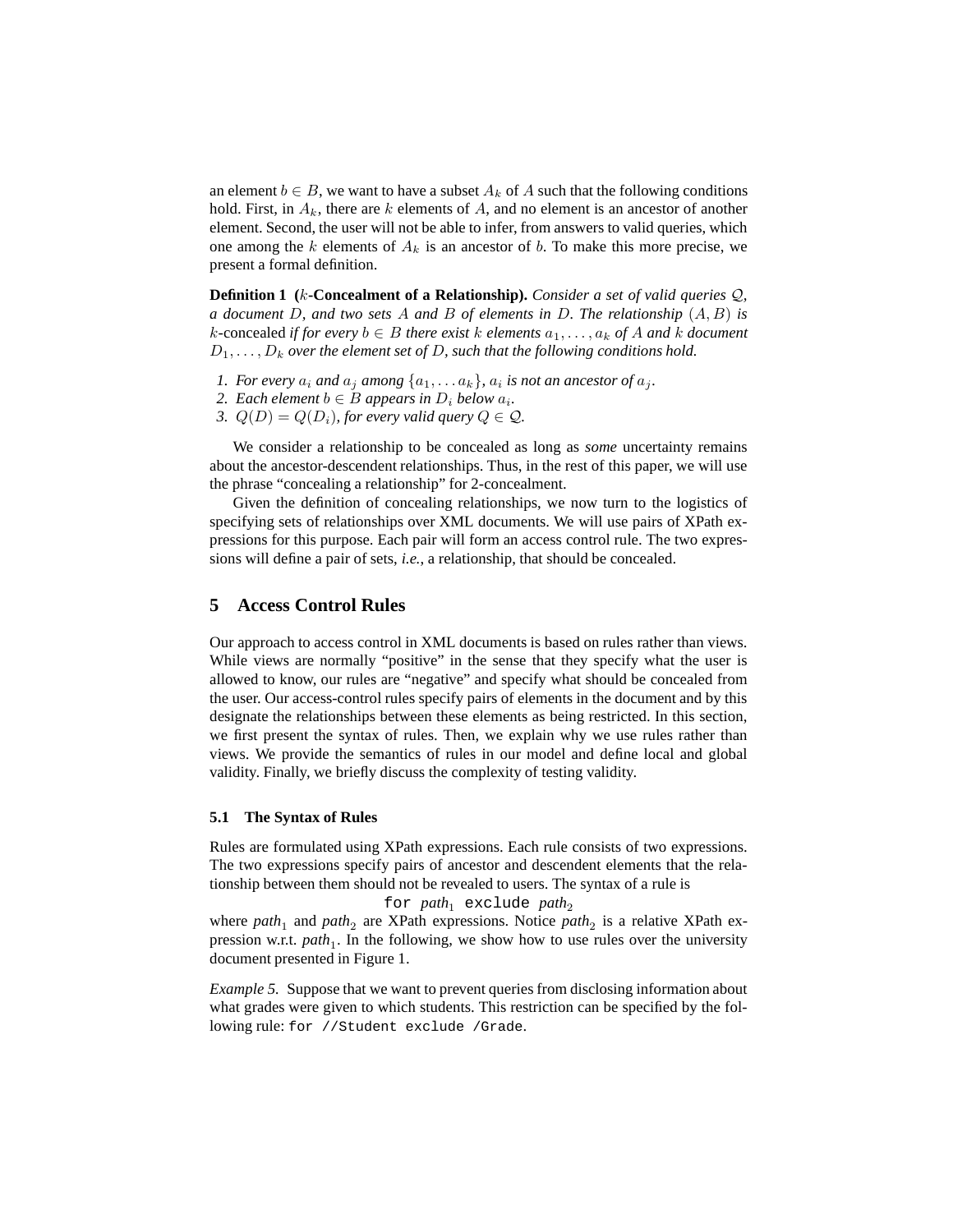*Example 6.* Suppose that in the CS department, queries should not disclose information on grades of students as well as the course grades. To set this restriction, two rules are used—the rule from the previous example and the following rule:

for /Department[Name='CS']/Course exclude //Grade.

In many scenarios, different users have different accessibilities over the same data. For example, an institution could have a policy that a teacher of some course can have access to all the grades in the course while students can only see their own course grades. Access control rules are parameterized with information specific to a session, such as the user-id, location, date, time, *etc.*, which are instantiated by the system before access control is performed. Parameters are written with a preceding dollar sign.

*Example* 7. Suppose that  $\$$ userid is instantiated to be the current user identification. Consider a policy that only a course teacher is permitted to see the students' grades in her course. This policy is set by the following rule:

for //Course[not(Teacher=\$userid)]/Student exclude /Grade.

#### **5.2 Rules versus Views**

We now explain why we use rules instead of views for XML access control in the Non-Truman model. The first reason is that there are many cases where using rules is simpler and requires a more succinct formulation than using views. The following example illustrates such a case.

*Example 8.* Suppose that we only want to prevent users from knowing which student (her SID) is enrolled in which course. Obviously, it is required to have the rule for //Course exclude //SID. However, we need another rule for //Course exclude //Student to prevent users from inferring the relationship between some course and some SID from the relationships: course-student and student-SID.

Note that these rules should not prevent evaluation of queries that "jump" over a restricted edge. For example, a query that returns the grades of a specific course does not violate the rules. Neither does a query that returns the grades of a specific student.

It is not easy to formulate an XQuery view that preserves all the relationships in the document except for the course-student and course-SID relationships. One example for such a view is a query Q*cut* that reconstructs the whole document with the following changes. First, student elements should be moved, with all their content, to be below their department element. This cuts the relationship between students and courses but keeps the relationships between departments and students. Second, grade elements should be copied and pasted below their ancestor course elements. We need to duplicate grades, because we need grades to be related to both courses and students. Note Q*cut* would not work if in the original document, courses have an element named "Grade" as a child. A comprehensive solution [15] is proposed to protect relationships by restructuring the document as well as duplicating and renaming elements of the original document. The resulting view over the document is complicated and cumbersome to formulate in XQuery. Hence it is more error-prone to define access control policies by views than rules in many cases.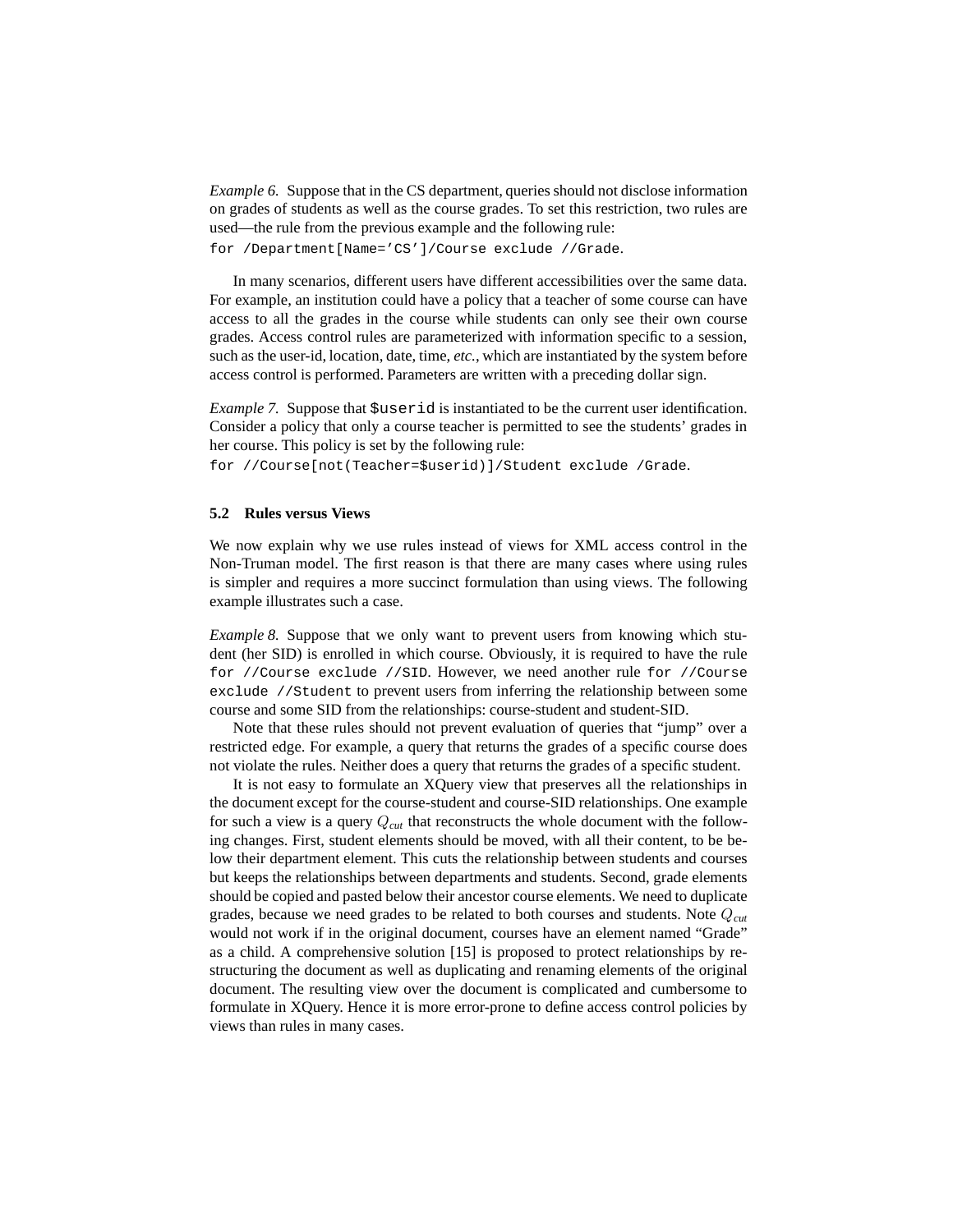The second reason why choosing rules instead of views is that when using views it is difficult to verify that what we want to conceal is indeed concealed.

*Example 9.* Let us continue Example 8. Suppose the queries asking grades of the courses or students are allowed and are defined as views. Do these views really conceal all the relationships between courses and students? Apparently not. Suppose that there is a grade, say 78, that appears only once in the document. Then, knowing who received this grade and in which course this grade was given, it is possible to infer a relationship between a student and a course.

Later in this paper we will present the notion of a coherent set of rules and we will show that when using a coherent set of rules, we can guarantee that restricted relationships are indeed concealed.

The third reason for not using authorization views is that in the Non-Truman model, when using views, testing validity is defined as the problem of answering queries using views. However, query answering using views is not always decidable and has a very high time complexity, as explained in the introduction.

#### **5.3 Local Validity**

In the Non-Truman model, queries are put through a validity test and evaluated only if the test is passed. We now define the local validity test for queries, given a document and a set of rules. We start by providing some necessary definitions and notations.

**Document Expansion** Consider a document  $D = (X, E_D, root_D, label-of_D, value-of_D)$ . An *expansion* of D, denoted as  $D^{\prime\prime}$ , is a labeled directed graph that is created by replacing  $E_D$  with a new set of edges E', and adding to D a set  $E_D^{\prime\prime}$  of new edges. We call the edges of  $E'$  *child edges* and the edges of  $E''_D$  *descendent edges*. Formally, the expansion of D is a tuple  $((X, E', root_D, label-of_D, value-of_D), E''_D)$ , where E' is a set of child edges and  $E_{D}^{\prime\prime}$  is a set of descendent edges. Note that the expansion is not necessarily a tree and is not even required to be connected.

**Transitive Closure** The *transitive closure* of a document  $D$ , denoted as  $D$ , is a document expansion  $(D, E_D^{\prime\prime})$ , such that in  $E_D^{\prime\prime}$  there is an edge between every two nodes that are connected by a directed path in  $D$ . The direction of the edge is the same as the direction of the path. Also,  $E_D^{\prime\prime}$  contains an edge from every node to itself. Note that the original edge set of  $D$  is not being replaced. As an example, Figure 2(b) shows the transitive closure of the document in Figure 2(a). Child edges are drawn with a solid lines and descendent edges with dashed lines.

The evaluation of an XPath expression over a document expansion is by *following* a child edge whenever a child axis occurs and following a descendent edge whenever a descendent-or-self axis occurs. We explain this in the following example.

*Example 10.* Consider the XPath query //Department[Name='CS']//Course over a document expansion  $D^{\prime\prime}$ . This query returns course elements c that satisfy the following. There are a department element d and a descendent edge in  $D^{\prime\prime}$  from the root to d. There is an element  $n$  with label "Name", with value "CS" and there is a child edge in D from d to n. Finally, there is a descendent edge in  $D^{\prime\prime}$  from d to c. Note that to satisfy the // axis we require the existence of a descendent edge rather than the existence of a path between the relevant nodes.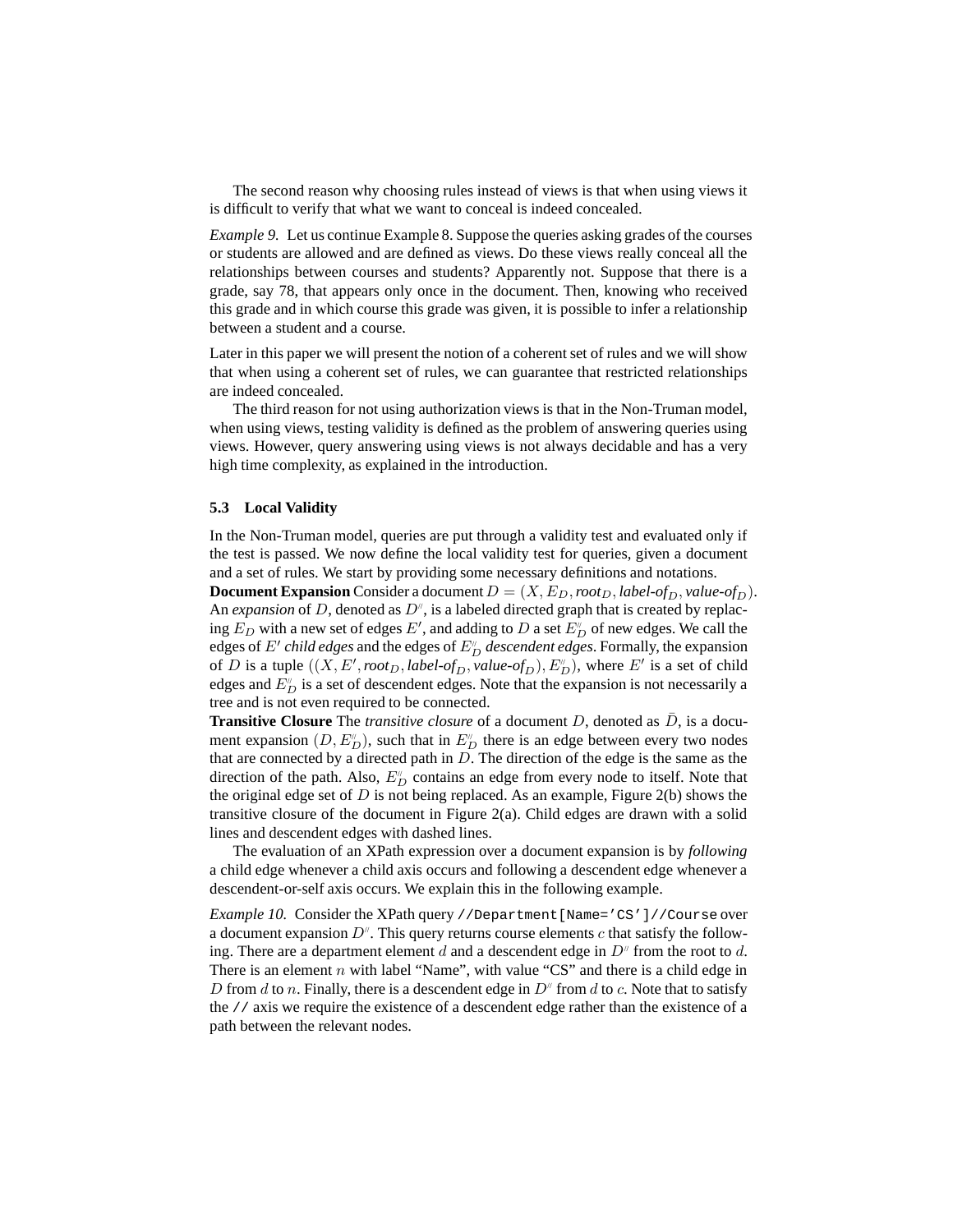

**Fig. 2.** A document  $D_1$ , the transitive closure of  $D_1$  and a document expansion.

It is easy to see that posing an XPath query  $Q$  to a document  $D$  is equivalent to evaluating  $Q$  over the transitive closure of  $D$ . However, when evaluating  $Q$  over a document expansion that is not the transitive closure of  $D$ , we may get an answer that is different from the answer to Q over D.

**Pruning of a Document Expansion** Given a set R of access control rules, a *pruning* of a document expansion  $D^{\prime\prime}$  is a new document expansion, denoted *prune*<sub>R</sub> $(D^{\prime\prime})$ , that is created by removing from  $D^{\prime\prime}$  all the edges (both child edges and descendent edges) that connect a *restricted* pair of nodes. By restricted pair, we mean two nodes whose relationship should be concealed according to  $R$ . For example, the pruning of  $D_1$  (Figure 2(a)) by the rule for //Department exclude //Name is depicted in Figure 2(c).

We represent a rule  $\rho$  of the form for  $x_1$  exclude  $x_2$  as a pair  $(x_1, x_2)$ . By  $x_1x_2$ we denote the XPath expression that is created by the concatenation of the expressions  $x_1$  and  $x_2$ . In a document D,  $\rho$  specifies as restricted all the pairs  $(e_1, e_2)$  of elements of D such that  $e_1 \in x_1(D)$  (*i.e.*,  $e_1$  is in the answer to  $x_1$  over D) and  $e_2 \in x_1x_2(D)$ . For example, the rule for //Student exclude //Grade specifies as restricted all the pairs of a student element and a grade of the student. A set of rules specify as restricted all the pairs that are restricted according to at least one of the rules in the set.

Intuitively, given a rule  $\rho = (x_1, x_2)$  we want to conceal whether (or not) there is a path between any two restricted elements. We can think of the existing paths in  $D$  as defining a subset P of  $x_1(D) \times x_1x_2(D)$ . We will define as valid only those queries that do not permit a user to distinguish whether  $D$  contains the subset  $P$  or another possible subset of  $x_1(D) \times x_1x_2(D)$ . This motivates the following definition.

**Universe of Expansions** Consider a document D and a set of access control rules R. Let D be the transitive closure of D and let  $prune_R(D)$  be the pruning of D using the rules of R. The *universe of expansions* (universe, for short) of D under the concealment of R, is the set of all document expansions  $D^{\prime\prime}$  such that  $prune_R(\overline{D}) = prune_R(D^{\prime\prime})$ . In other words, the universe contains all the document expansions that are created by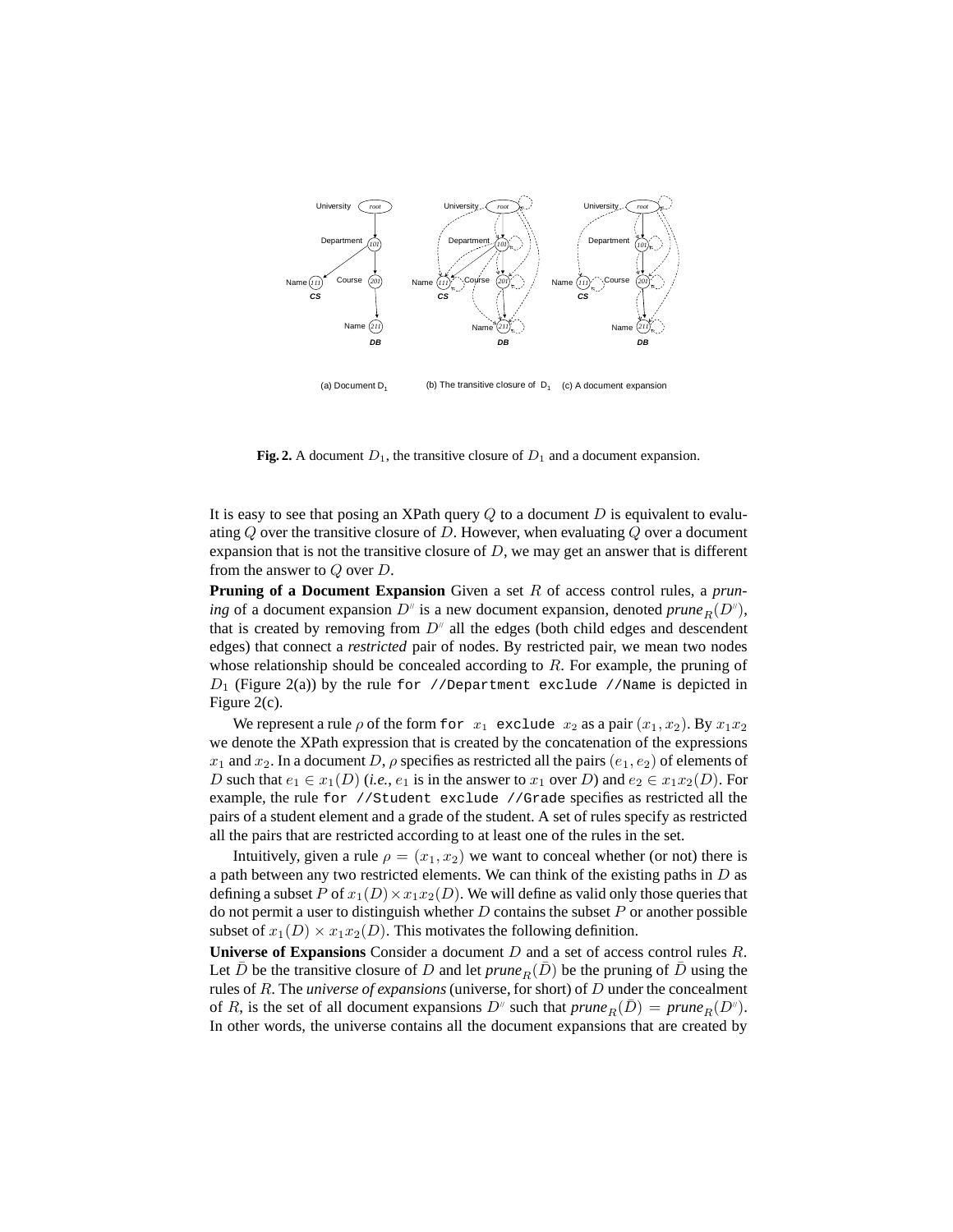adding to *prune*<sub>R</sub> $(D)$  some edges that connect restricted pairs of nodes. We denote the universe of D by  $\mathcal{U}_R(D)$ .

**Definition 2 (Local Validity).** *Given a document* D *and a set of rules* R*, a query* Q *is* locally valid *if*  $Q(D) = Q(D'')$  *for any document expansion*  $D'$  *in the universe*  $U_R(D)$ *.* 

We now explains why we need to consider, in Definition 2, all the document expansions in the universe  $U_R(D)$  instead of just considering the single document expansion *prune*<sub>R</sub> $(D)$  (the pruning of the transitive closure of D) that contains only edges between non-restricted pairs, which we call *pseudo-validity*. A query Q is pseudo-valid if  $Q(D) = Q(prune<sub>R</sub>(\bar{D}))$ . By Definition 2, the condition of pseudo-validity is necessary but not sufficient for Q to be locally valid. The following example demonstrates a situation that secure information may be leaked due to authorizing pseudo-valid queries.

*Example 11.* Consider the courses-grades document D of Figure 1 and the rule  $\rho$  in Example 5 to conceal relationships between students and grades. Suppose we authorize pseudo-valid queries such as  $Q_i$  : //Student[SID='12345' and Grade= $i$ ], for  $i = 0, 1, \ldots, 100$ . In all the 100 cases where  $i \neq 98$ , the query will be authorized and return an empty result. For  $i = 98$  (*i.e.*, the grade of the student in the DB course), the query will not be authorized. This reveals the grade of a student in some course.

Such information leakage does not occur when only locally valid queries are authorized. To see why this is true, consider the document expansion  $D^{\prime\prime}$  constructed as follows. Let  $D^{\prime\prime}$  be the result of removing two edges and adding two new edges to the transitive closure  $D$ . The removed edges are the two Student-Grade edges that connect Node 301 to 321 and Node 302 to 322. The two added edges are Student-Grade edges that connect Node 301 to 322 and Node 302 to 321. All these added and removed edges are Student-Grade edges and thus, are removed in a pruning w.r.t.  $\rho$ . That is, *prune*<sub>ρ</sub>( $\bar{D}$ ) = *prune*<sub>ρ</sub>( $D^{\nu}$ ). Yet, evaluating  $Q_{93}$  w.r.t.  $D^{\nu}$  provides a different answer from the answer to  $Q_{93}$  over D. Thus,  $Q_{93}$  is not valid.  $Q_{78}$  is also not valid by a similar construction. All the three queries  $Q_{78}$ ,  $Q_{93}$  and  $Q_{98}$  are rejected. Thus, a user could only tell the grade of Student '12345' is one of the grades 78, 93, 98; however, this is what she could have learned from the result of the valid query //Grade.

The definition of local validity has a number of properties that are important in practice. For example, if two documents are equal (that is, isomorphic) except for their restricted edges, then a locally valid query will not be able to distinguish them.

**Proposition 1.** *Consider a set of rules*  $R$  *and let*  $D_1$  *and*  $D_2$  *be two documents such*  $_1$  *that*  $_2$  *prune*<sub> $_1$ </sub>( $\bar{D}_1$ ) =  $_2$  *prune*<sub> $_R$ </sub>( $\bar{D}_2$ ). If a query Q is locally valid w.r.t.  $D_1$  and R then Q *is* also locally valid *w.r.t.*  $D_2$  *and* R. *Furthermore*,  $Q(D_1) = Q(D_2)$ *.* 

#### **5.4 Global Validity**

For documents conforming to a schema, we define a more restrictive form of validity called *global validity*. First, we formally define the notion of a schema.

**Schema** In our model, a *schema* is represented as a rooted labeled directed graph. Our schema representation is a simplification of common XML schema-definition languages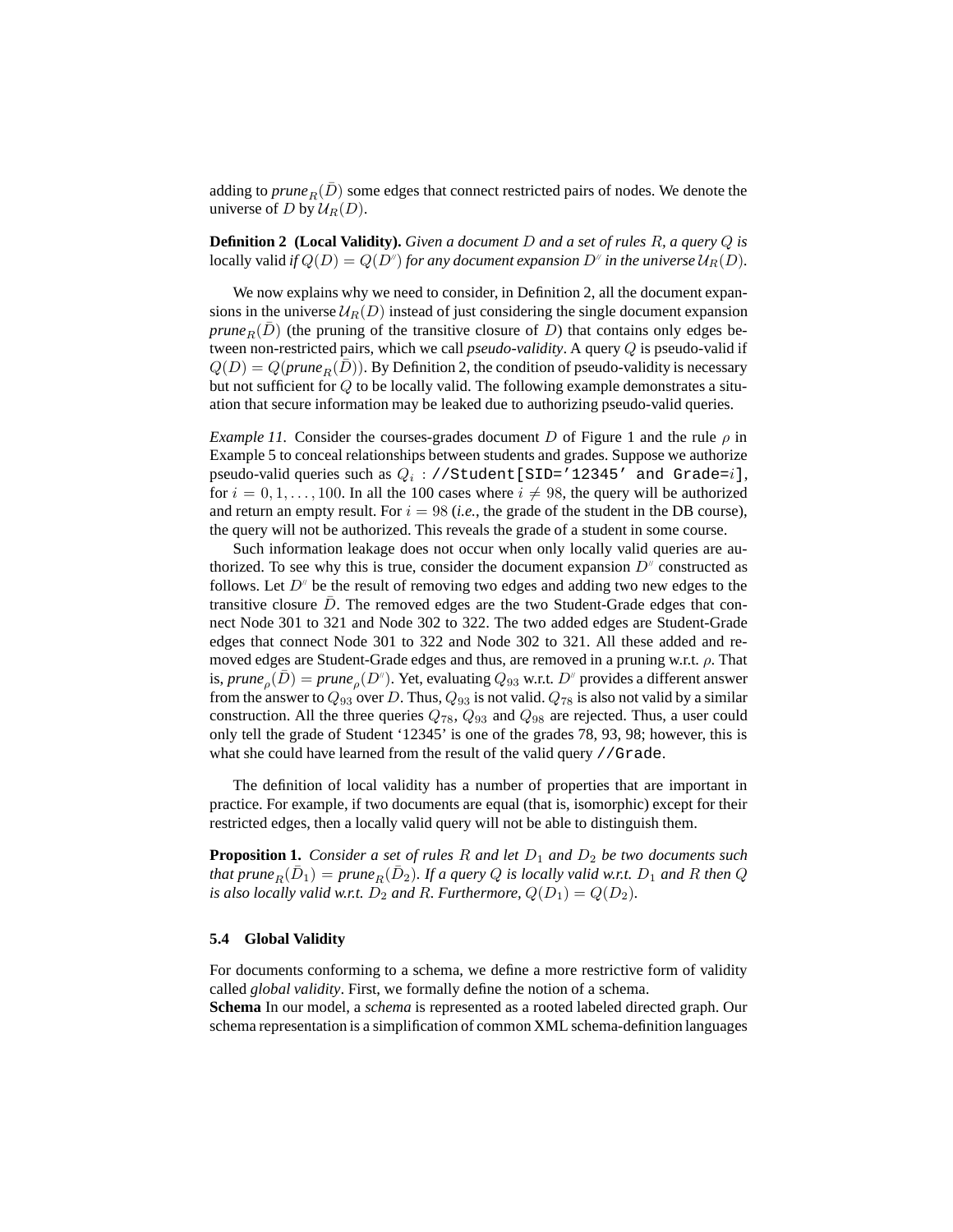

**Fig. 3.** A University schema.

such as DTD [1] and XSchema [2]. A schema can be used to provide a succinct description of a document structure, or as a constraint on the structure of documents in a repository. Formally, a schema  $S$ , over a finite set of labels  $L$ , is a rooted labeled directed graph  $(Names_S, E_S, root_S, label-of_S)$  over L, where the nodes are uniquely labeled. A document *conforms* to a schema if there exists a *homomorphism* from the graph of the document to the schema. An example of a schema is given in Figure 3(c). The document in Figure 1 conforms to this schema.

**Definition 3 (Global Validity).** *A query* Q *is globally valid for a set of rules* R *and a schema* S*, if, given* R*,* Q *is locally valid for every document* D *that conforms to* S*.*

*Example 12.* Let R contain the rule given in Example 5. This rule rejects queries that use the relationship between students and grades. Suppose a query  $Q$  asking for the grades of the student with id '00000' (*i.e.*, //Student[SID='00000']//Grade) is posed on to the document in Figure 1. If there was a student with id '00000' in the document, then the query would not be considered locally valid and would not be authorized. Since there is no student with id '00000', there is no edge to prune and the query is locally valid. Note that the query does not reveal the grade of any existing student. Although  $Q$  is locally valid, it is not globally valid if we consider the schema  $S$ shown in Figure 3. It is possible to construct a document  $D'$  that conforms to  $S$  and contains a student with id '00000'. Hence, the query will not be locally valid for  $D'$  and R. Thus, Q is not globally valid for schema S.

In some cases, global validity could be too restrictive; however, it does have some advantages over local validity. Suppose that there is a collection of documents and all the documents conform to the same schema. In this case, if a query is globally valid, then we do not need to check the validity of the query over each document. Furthermore, after a document is updated, if the new document still conforms to the schema, we do not need to revalidate queries.

#### **5.5 Complexity of Testing Validity**

Due to lack of space, presenting algorithms for efficient validity testing is beyond the scope of this paper. However, it is important to notice that our model has the following advantages. First, local validity is always decidable. Secondly, for large classes of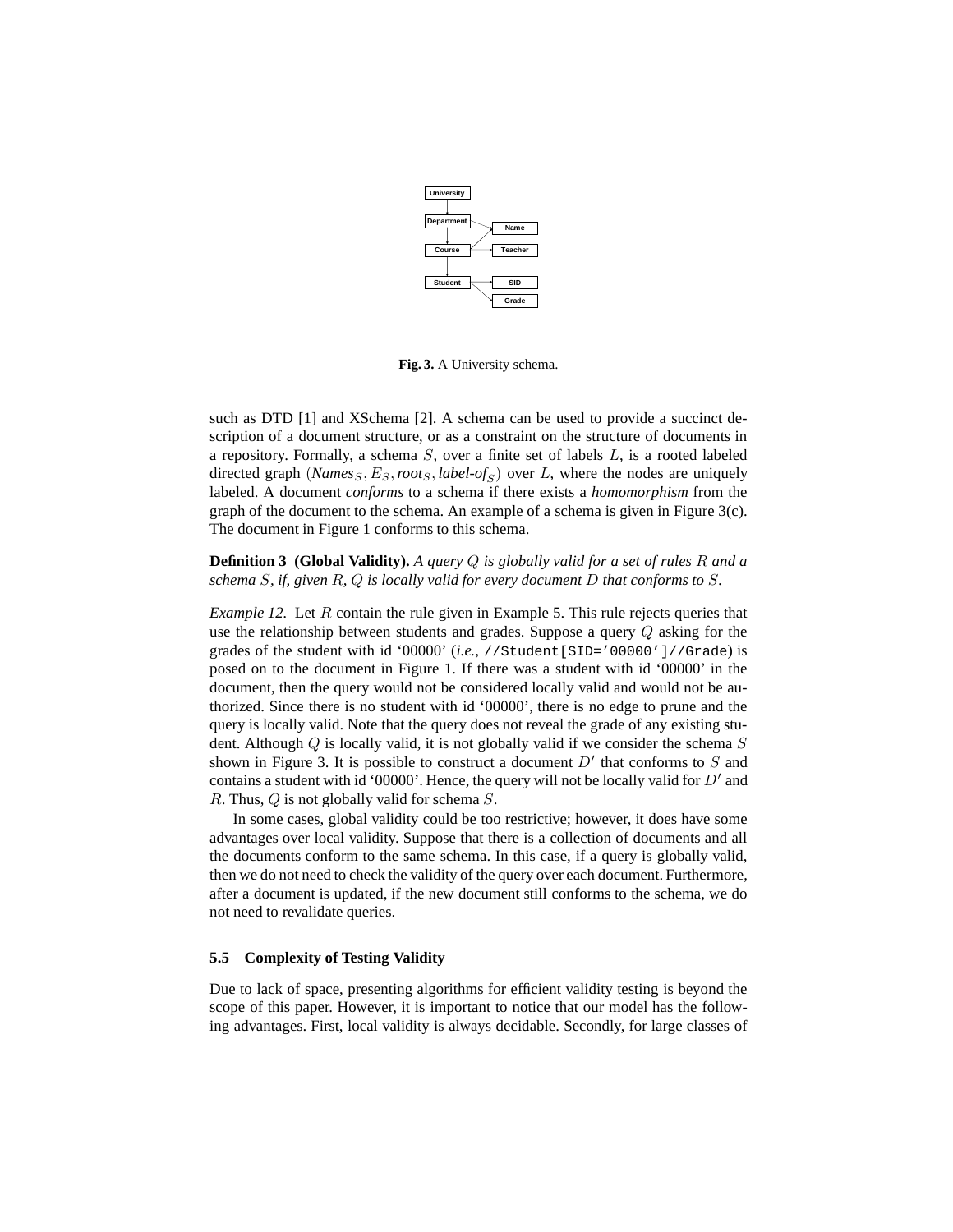queries, *e.g.*, queries that do not use the logic operator not, local validity can be tested in polynomial time (in the size of the query, the rules and the document), in a test where the query is actually evaluated over only two document expansions. Thirdly, in important cases such as when queries and rules are conjunctive expressions with a bounded number of \* symbols, it is possible to test global validity in polynomial time in the size of the query, the rules and the schema. Such a test, which is independent of the data, has high efficiency. For details, see [20].

#### **6 A Coherent Set of Rules**

Our goal is to allow users to conceal relationships between elements and let them be sure that what they want to conceal is truly concealed. Unfortunately, given an arbitrary set of relationships to be concealed, it cannot be guaranteed that all the relationships are really concealed by making them hidden. Sometimes, it is possible to infer an hidden relationship from the relationships that are not concealed. In this section, we characterize a set of rules whose designated relationships are indeed concealed.

We say a set of rules is *coherent* if it is impossible to infer any hidden relationships from the relationships that are not pruned by the rules. Before providing the formal definition for a coherent set of rules, we give an example of two cases where a relationship can be inferred from a pair of non-concealed relationships.

*Example 13.* Suppose that in the university document it is known that the CAD course (Node 203) is given in the EE department (Node 102) and student 56789 (Node 303) is registered in the CAD course. In this case, the relationship between Node 102 and 303 can be derived from other relationships, thus, there is no point in concealing it alone.

Suppose that it is known Student 12345 (Node 301) studies in the CS department (Node 101) and is registered in the DB course (Node 211). Knowing that the document is a tree allows a user to infer that the DB course is given in the CS department (*i.e.*, Node 201 and Node 301 are related).

We now define when a set of rules is coherent. Consider a document  $D$  and a set of rules R. The set R has an *incomplete concealment* in a document D if one of the following two cases occurs. *(1)* Lack of transitive: *D* has three elements  $e_1$ ,  $e_2$  and  $e_3$ such that *prune*<sub>R</sub> $(D)$  (the pruning of the transitive closure of D by R) has an edge from  $e_1$  to  $e_2$  and an edge from  $e_2$  to  $e_3$ , but *prune*<sub>R</sub>( $\overline{D}$ ) does not have an edge from  $e_1$  to  $e_3$ . (2) Lack of reverse transitivity: there are three elements  $e_1$ ,  $e_2$  and  $e_3$  in D, such that *prune*<sub>R</sub> $(\bar{D})$  has an edge from  $e_1$  to  $e_3$  and an edge from  $e_2$  to  $e_3$ ; however, *prune*<sub>R</sub> $(D)$ does not have an edge from  $e_1$  to  $e_2$ .

**Definition 4 (A Coherent Set of Rules).** *Given a document* D*, a set of rules* R *is* coherent *if an incomplete concealment does not occur in* D*. Given a schema* S*, a set* R *is coherent if* R *is coherent for every document that conforms to* S*.*

#### **6.1 Coherence for Documents**

There is a simple and efficient test for verifying that a set of rules  $R$  is coherent for a document  $D$ . The test starts by computing the pruning of the transitive closure of  $D$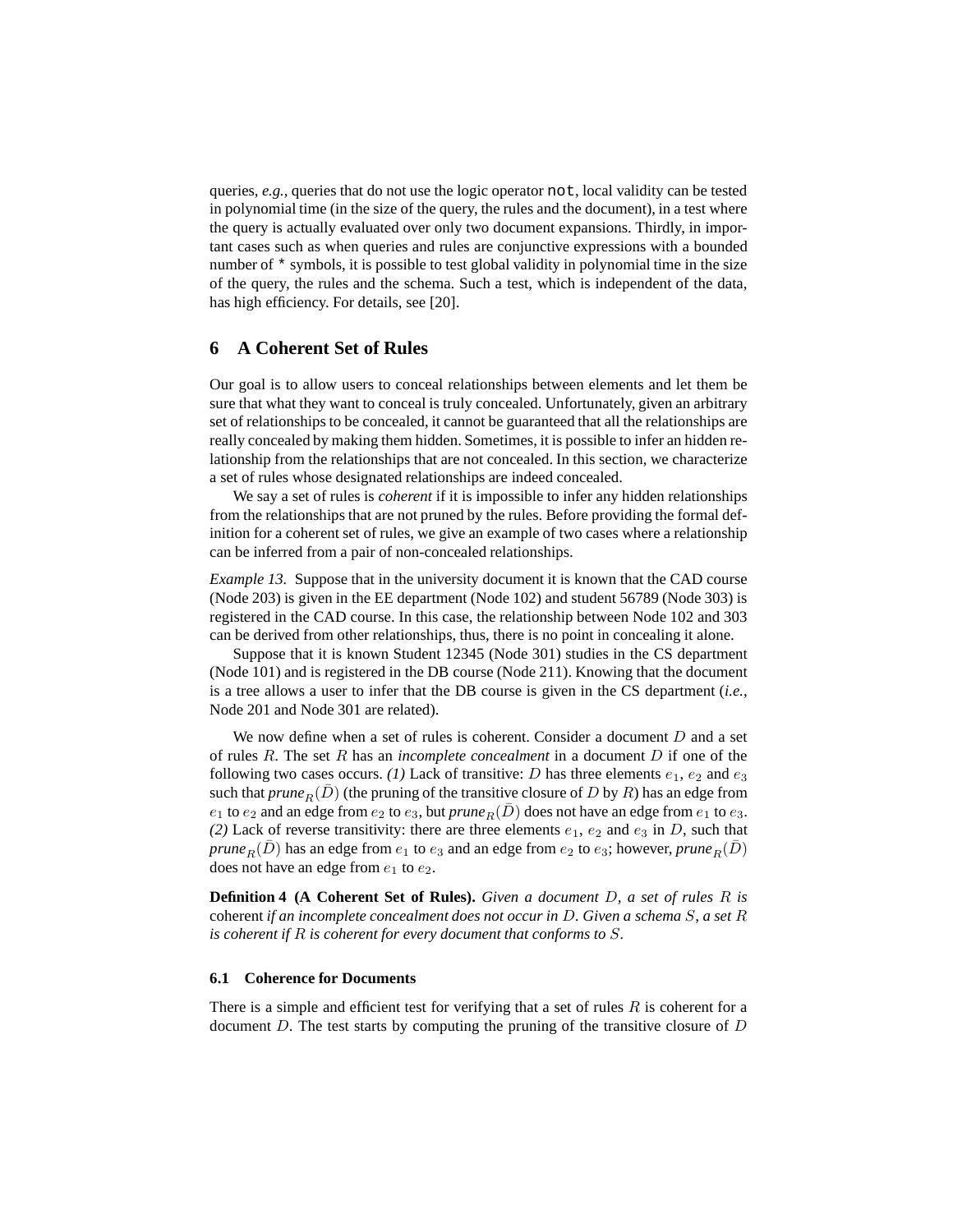according to R, and considering the edge set of  $prune<sub>B</sub>(D)$  as a relation r. There is a lack of transitivity if and only if the algebraic expression  $\pi_{\$1,\$4}(r \rtimes_{\$2=\$1}r) - r$  is not empty. There is a lack of reverse transitivity if and only if the algebraic expression  $\pi_{\$1,\$3}(r \bowtie_{\$2=\$2} r) - r$  is not empty.

Furthermore, we can give intuitive conditions for constructing coherent sets of rules. Our conditions consider how relationships specified by different rules are related. We say that an edge  $(e_1, e_2)$  in a transitive closure  $\overline{D}$  is *encapsulating* an edge  $(e'_1, e'_2)$  if there is a path  $\phi$  in  $\bar{D}$  that goes through the two edges  $(e_1, e_2)$  and  $(e'_1, e'_2)$  such that one of the following three cases holds: *(1)*  $e_1$  appears on  $\phi$  before  $e'_1$  and  $e'_2$  appears before  $e_2$ . *(2)*  $e_1 = e'_1$  and  $e'_2$  appears on  $\phi$  before  $e_2$ . *(3)*  $e_1$  appears on  $\phi$  before  $e'_1$  and  $e_2 = e'_2$ . The following is a necessary condition for the coherency of a set of rules.

**Proposition 2.** *Given a document* D*, if a set of rules* R *is coherent, then the following condition holds. For every descendent edge*  $(e_1, e_2)$  *in*  $\overline{D}$ *, which is removed in the pruning* of  $\bar{D}$  by R, there is an edge  $(e'_1, e'_2)$  in  $\bar{\bar{D}}$  such that  $(e'_1, e'_2)$  is encapsulated by  $\overline{e}(e_1, e_2)$  *and*  $\overline{e}'_1, e'_2$  *is also removed in the pruning of D.* 

Consider two edges  $(e_1, e_2)$  and  $(e_1, e_2')$  that are outgoing edges of the same node. We say that these two edges are *parallel* in  $\overline{D}$  if either there is a path from  $e_2$  to  $e'_2$  or vice-versa. That is, these two edges do not lead to two disjointed parts of  $\bar{D}$ . We will use this definition in the next proposition to provide a sufficient condition for coherency.

**Proposition 3.** *Let* R *be a set of rules and* D *be a document. If the following condition holds, then*  $R$  *is coherent*  $w.r.t D$ *. For every edge*  $(e_1, e_2)$  *that is removed in the pruning of*  $\overline{D}$  *w.r.t.* R, all the edges  $(e_1, e'_2)$  that are parallel to  $(e_1, e_2)$  are also removed in the *pruning of*  $\overline{D}$ *.* 

#### **6.2 Coherence for Schemas**

Given a schema, we can generalize, using containment of XPath expressions, the condition presented in Proposition 3 for coherency w.r.t. a document. Since the generalized condition is technical and does not contribute to the understanding of the paper, we do not present it here. However, a special case of the generalized condition is that for every document  $D$  that conforms to the schema, for each element  $e$  in  $D$ , either all the outgoing edges of e in  $\bar{D}$  are removed in the pruning or none of them is removed.

A simple way to ensure this condition is to allow only rules that have one of the following two forms: for *path* exclude //\* or for *path* exclude /*label*[*condition*]//\*, where *path* can be any XPath expression, *label* can be any label and *condition* can be any XPath condition.

*Example 14.* Consider the schema S in Figure 3. Suppose we want to conceal information of students in courses. We can apply the following two rules. (1)  $f$ or //Course exclude /Student and (2) for //Course exclude /Student//\*. These rules are coherent w.r.t. the schema S.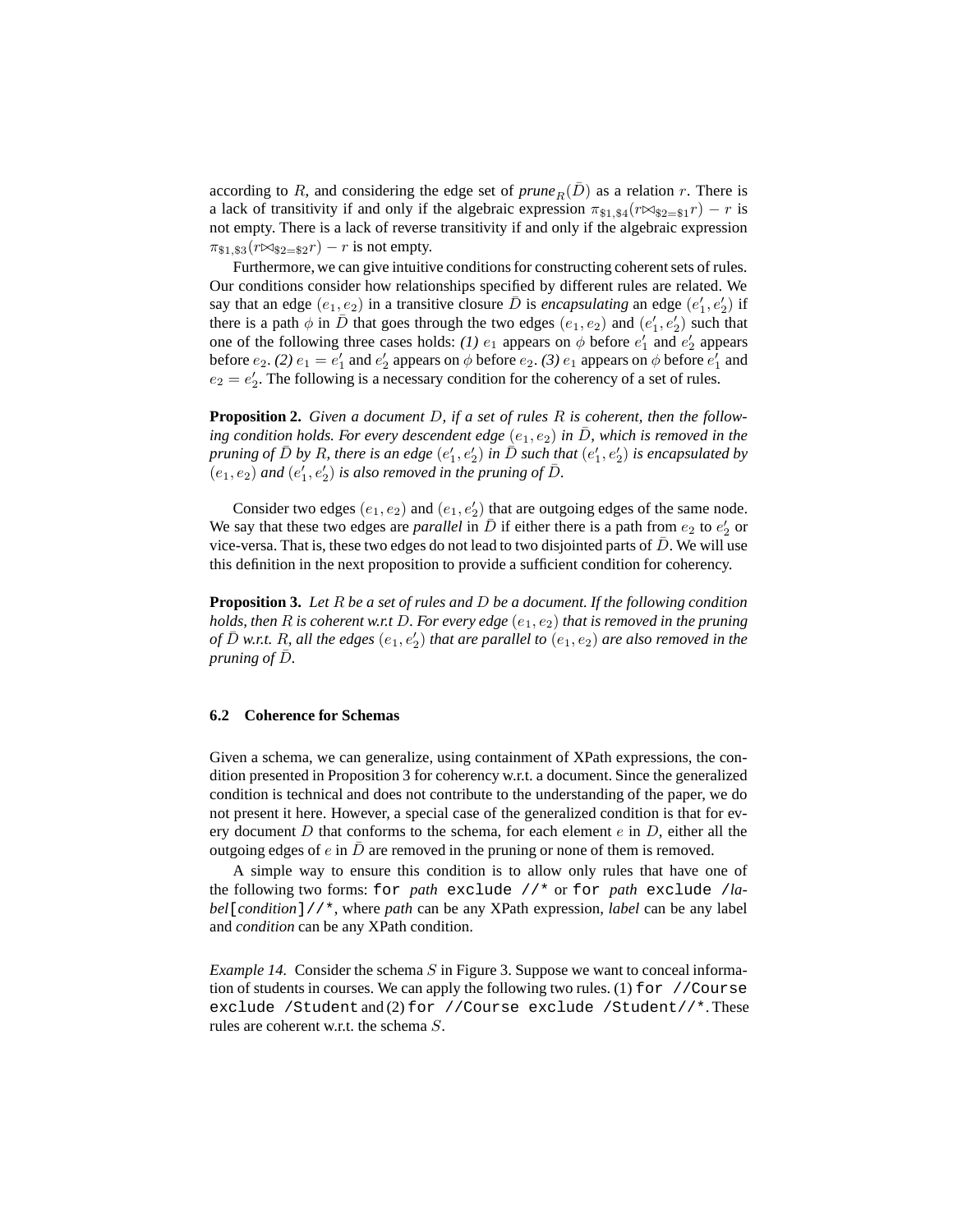# **7 Effectiveness of Concealment**

In this section, we prove the effectiveness of a coherent set of rules in concealing relationships. The presence of a schema and the fact that documents are trees impose limitations on the relationships that we are able to conceal. These limitations will be discussed in the first part of this section.

#### **7.1 The Singleton-Source Disclosure**

The *singleton-source* disclosure occurs when a user can infer that two elements  $e_1$  and  $e_2$  are related, from the following two pieces of information.  $(1)$  The path from the root to  $e_2$  must go through an element of *type*  $T$ . (2) The only element in the document of type  $T$  is  $e_1$ . The problem is illustrated by the following three examples.

*Example 15.* Consider a university document that conforms to the schema in Figure 3 and that contains only a single department element. Consider the rule for //Department exclude /Course,

which presumably conceals the relationships between departments and courses. A user that is familiar with the schema of the document and knows that the document contains only a single department can infer that every course element in the document is below the only department element.

*Example 16.* Consider the document in Figure 1 and the rule

for //Department[Name='CS'] exclude /Course.

Suppose that  $Q_1$  is a query that looks for all the courses in the document and  $Q_2$  is a query that looks for all the courses in departments other than "CS". Both queries are locally valid w.r.t. the document and the rule. By applying set difference to the answers to  $Q_1$  and to  $Q_2$ , it is possible to infer what are the courses in the "CS" department.

*Example 17.* Suppose that there are several departments, in the university document, but only one department element, denoted d, has course elements below it. In this case, according to the schema shown in Figure 3, every student in the document must be a descendent of d.

We use the notion of  $k$ -concealment (recall Definition 1) in order to define the singleton-source disclosure.

**Definition 5 (Singleton-source disclosure).** *Consider a document* D *and a set of rules R.* A singleton-source disclosure occurs when there is a rule  $\rho = (x_1, x_2)$  in R such *that the relationship*  $(x_1(D), x_1x_2(D))$  *is not 2-concealed.* 

#### **7.2 Verifying** k**-Concealment for a Coherent Set of Rules**

We will describe now an algorithm that given a document  $D$  and a coherent set of rules  $R$ , tests if a singleton-source disclosure occurs. Essentially, the algorithm computes, for each rule  $\rho = (x_1, x_2)$  in R, the maximal k for which the relationship  $(x_1(D), x_1x_2(D))$  is k-concealed. If  $k > 1$  for all the rules of R, then a singletonsource disclosure does not occur. Otherwise, a singleton-source disclosure does occur.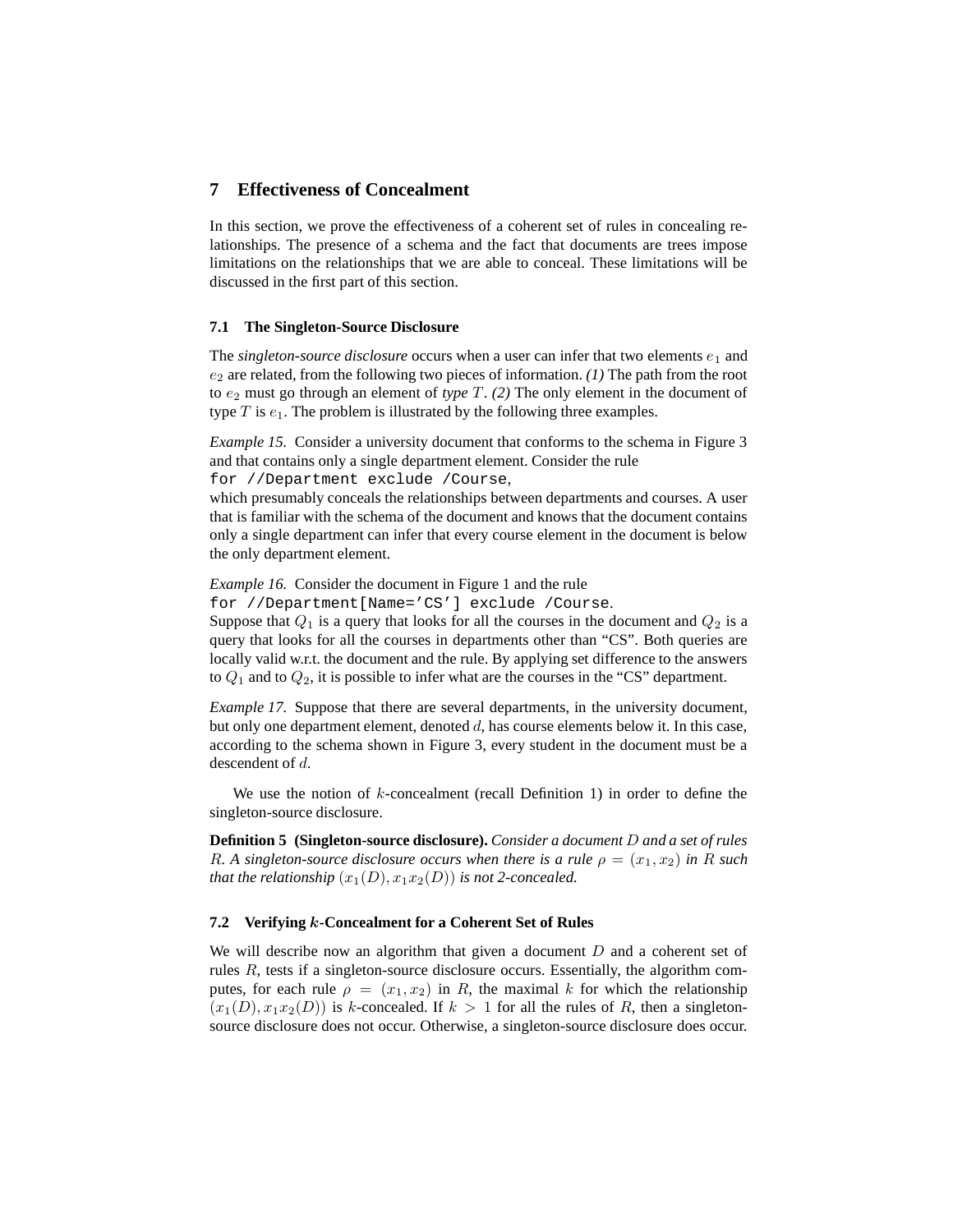Before presenting the algorithm that computes  $k$ , we provide an example that illustrates part of the work of that algorithm.

*Example 18.* Consider the document in Figure 1 and a coherent set of rules R. Suppose R contains the rule  $\rho$ , and  $\rho$  hides the relationship between courses and students. There are other rules in  $R$  that we do not describe. Suppose  $R$  does not hide the relationship between departments and students. We now discuss the computation of k for  $\rho$ .

There are three students and four courses that we need to consider. For each student s, we need to count the number of courses c for which s might be related to c. There is a possibility that s is related to c if, and only if, there exists a document  $D_{sc}$  for which the following conditions hold. (1) The element s is a descendent of the element  $c$ , in  $D_{sc}$ . (2) Every locally valid query Q provides the same answer when posed to  $D_{sc}$  and when posed to the original university document.

Intuitively, we can think of a document  $D_{sc}$  as a result of moving some subtrees of the original document from one part of the document to another. Thus, for Node 301, we can either leave it below Node 201 or move it to be below Node 202. However, we cannot move Node 301 to be below Node 203. On the conceptual level, this is because Node 203 is a course that belongs to a different department from the department that Node 301 is related to. On the technical level, this is because if we move Node 301 to be below Node 203, we will have two ancestors to Node 301 (Node 101 and Node 102) that are not on the same path. In a tree this should not happen.

In the computation, we check for each student, how many courses it can be related to, as was done for Node 301. In our example, each student has two courses that she can be related to. Thus, in D there is a 2-concealment for  $\rho$ .

We present now the algorithm—Compute- $k$ —that for any coherent set of rules  $R$ and a document  $D$ , computes a maximal value  $k$  for which  $k$ -concealment can be guaranteed for the relationships that are specified by the rules of R.

#### **Compute**  $k$   $(D, R)$

**Input**: a document  $D$  and a coherent set of rules  $R$ ; **Output**: a maximal  $k$  such that there is a  $k$ -concealment for each rule in  $R$ 

Initially, we set  $k = \infty$ . We iterate over all the rules of R. For each rule  $\rho = (x_1, x_2)$ in R, we denote by A the set  $x_1(D)$ ; and by B the set  $x_1x_2(D)$ . We iterate over all the elements of B. For each element  $b \in B$  we count the number of nodes  $a \in A$  such that we can move b to be below a (shortly, we will explain how). Let  $k_b$  be this count. Then, if  $k_b < k$ , we replace k by  $k_b$ . At the end of all the iterations, k is returned.

We now explain how we count, for a given  $b \in B$ , the number of nodes  $a \in A$  such that we can move b to be below a. We do that by iterating over the elements of  $A$  and trying to "attach" b below each one of these elements. The test for b and  $a$  is as follows. We start by computing the pruning by R of the transitive closure of  $D\text{-}prune_R(D)$ . We will then try to connect b to a using only edges between restricted pairs, *i.e.*, we will add only edges that will be removed in the pruning by  $R$ . This will produce an expansion  $D^{\prime\prime}$  of D such that  $Q(D^{\prime\prime}) = Q(D)$ , for every query Q that is locally valid for R and D.

The following observations are important. First, for every  $a' \in A$ , in  $\text{prune}_R(\bar{D})$ there does not exist any edge from  $a'$  to b. This is because of the rule  $\rho$ . Furthermore,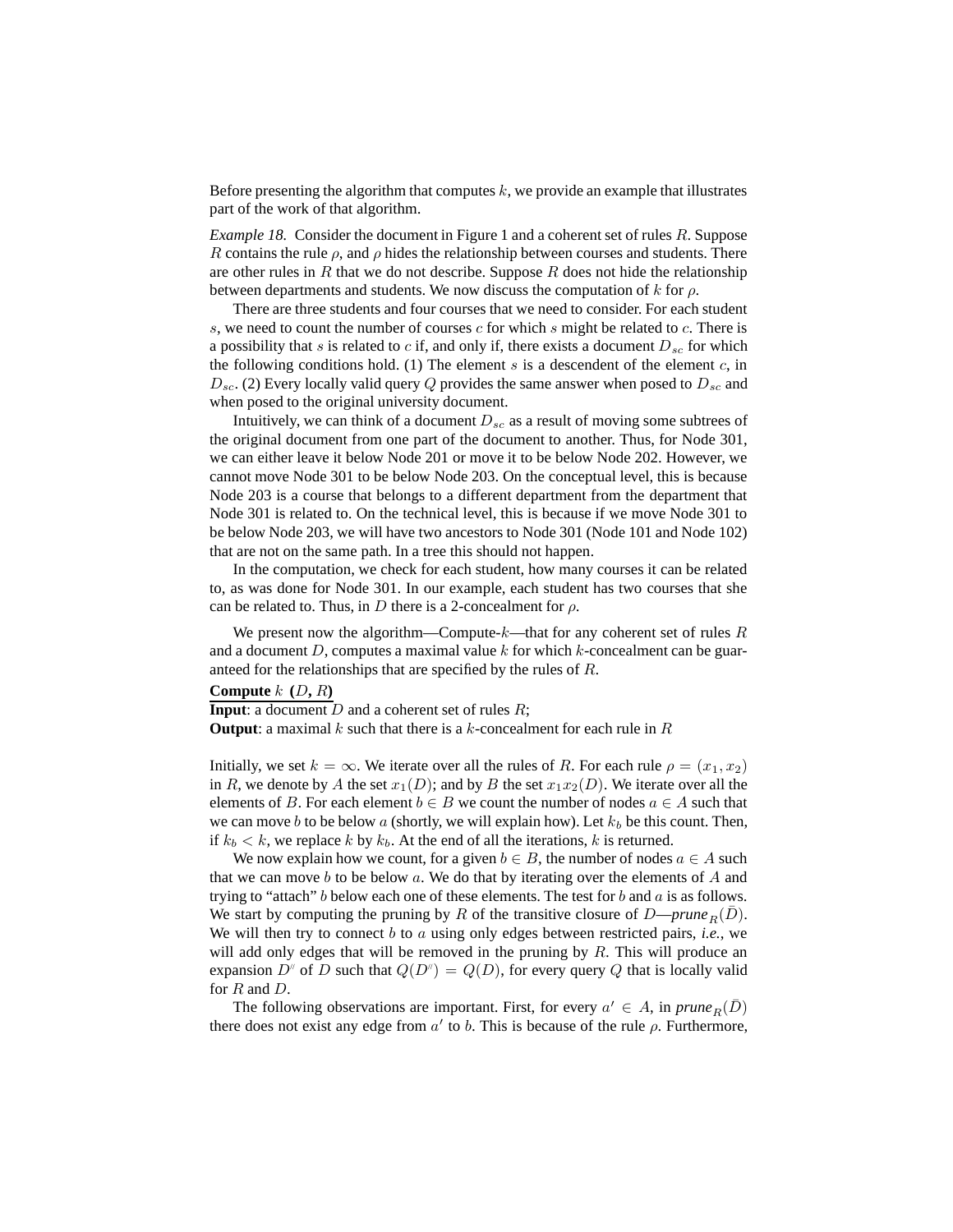since R is coherent, in  $\text{prune}_R(\bar{D})$ , there is no path from  $a'$  to any of the following three: b, an ancestor of b, or a descendent of b. Hence, there is a subtree  $T_b$  in  $\text{prune}_R(\overline{D})$  that contains b and is disconnected from any  $a' \in A$ . What we need to test is the possibility to connect the root of  $T_b$  to a or to a descendent of a (using only edges that are removed in the pruning) and to make sure the following two things. First, we want to make sure that we will eventually produce a tree or a graph that can be extended to be a tree. Secondly, we want to make sure that by adding  $T_b$  below a we do not create a relationship (*i.e.*, an ancestor-descendent pair) between two nodes that were not related in D and do not form a restricted pair.

To ensure that we are able to extend the new graph to be a tree, we need to verify that the nodes of  $T_b$  do not have two ancestors that are not on one path. To that end, we define  $\phi$  to be the path, in *prune*<sub>R</sub> $(D)$ , from the highest ancestor of a to the root of  $T_b$ . The highest ancestor of a can be the root, but is not necessarily the root, *e.g.*, if in the pruning, a is disconnected from the root. Now, if there are a node n in  $T_b$  and a node m that is neither on  $\phi$  nor in  $T_b$ , then the test fails, *i.e.*, we will not be able to create a tree. In this case, we do not increase  $k_b$ .

We describe now the test for verifying whether, by adding  $T_b$  below a, we create a relationship between two nodes that were not related in D and are not a restricted pair. In the test, we simply check that for every pair of nodes connected by a path, after moving  $T_b$ , either they are connected by an edge in  $prune_R(D)$  or they are a restricted pair according to R. If this test fails, we do not increase  $k_b$ . Otherwise, we increase  $k_b$ by one.

The algorithm counts for each  $b \in B$  all the  $a \in A$  that are possible ancestors of b. That is, there exists a document  $D'$ , for which the pruning of the transitive closure *prune*<sub>R</sub> $(\bar{D}')$ —is in the universe  $\mathcal{U}_R(D)$ , and in  $D'$ , *b* is a descendent of *a*. When we count for  $b \in B$  the elements  $a \in A$  that are possible ancestors of b, we should not count twice two elements that are on the same path. This requires a simple modification to the algorithm, but we did not include this change to the presentation here in order not to further complicate the description of the algorithm.

**Theorem 1.** *Given a document* D *and a coherent set of rules* R*, Algorithm Compute-*k *computes a value* k *such that the followings hold.*

- *1. All the relationships that are defined by rules of* R *are* k*-concealed.*
- *2. There is a rule in* R *that defines a relationship which is not* k + 1*-concealed.*

Theorem 1 shows that when a coherent set of rules is used, it can be tested for a given document D whether 2-concealment, or even k-concealment for some  $k >$ 2, is provided. When k-concealment is provided for  $D$  and  $R$ , the following holds. Suppose that  $e_1$  and  $e_2$  are two elements such that the association between them should be concealed, *i.e.*, there is a rule in R that specifies the relationship  $(A, B)$ , where  $e_1 \in A$  and  $e_2 \in B$ . Then, a user who sees the answers to locally valid queries will not be able to tell with certainty if the two elements  $e_1$  and  $e_2$  are connected in D. This is because 2-concealment guarantees that there are two documents  $D_1$  and  $D_2$  such that in  $D_1$  the two elements  $e_1$  and  $e_2$  are connected, while in  $D_2$ , the two elements  $e_1$  and  $e_2$  are not connected. Furthermore,  $Q(D_1) = Q(D_2)$ , for any locally valid query.

An important advantage of the algorithm Compute- $k$  is that it has a polynomial time complexity.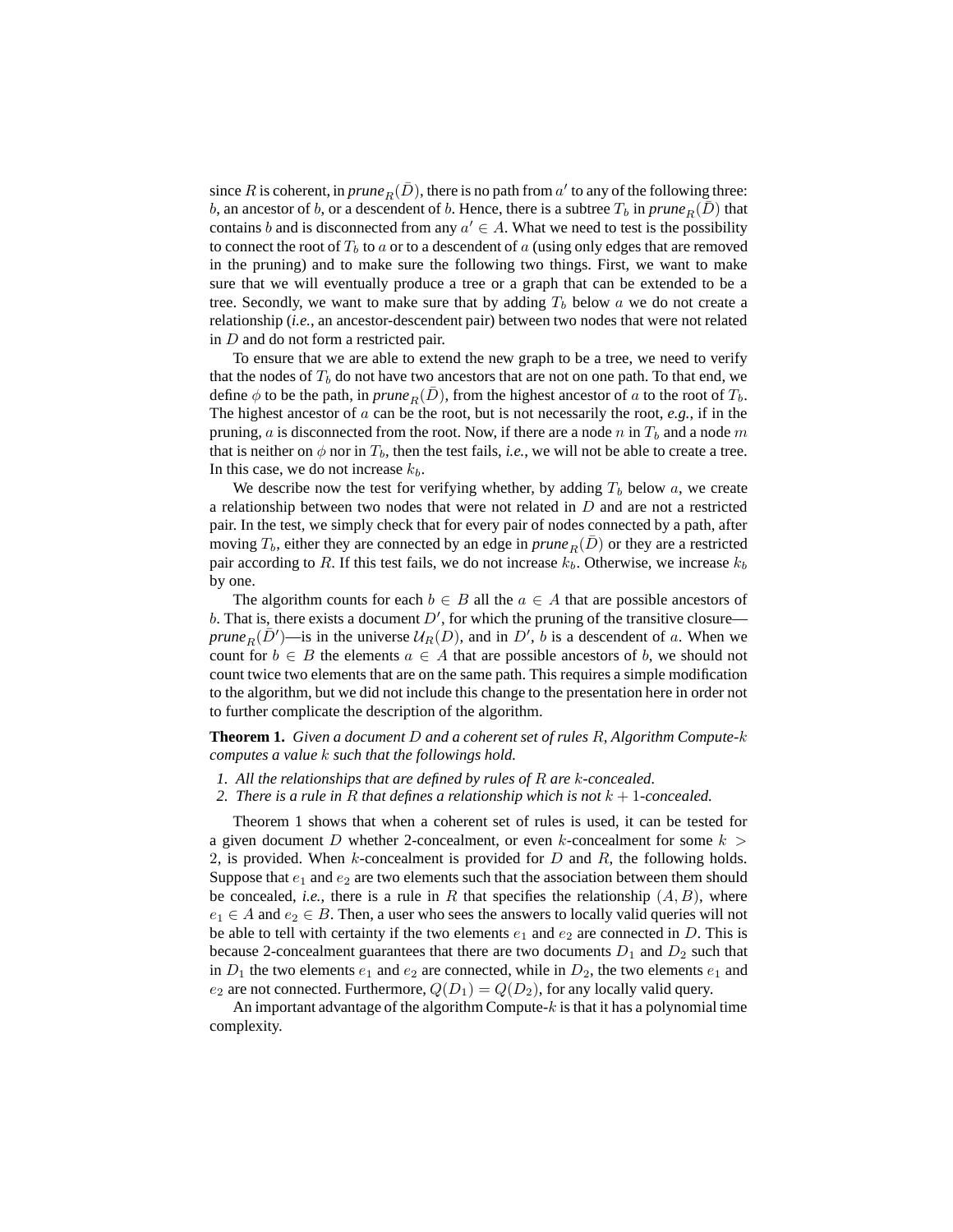### **8 Conclusion**

We presented an authorization-transparent access control mechanism for XML under the Non-Truman model. Our mechanism uses rules, which are formulated using XPath expressions, for specifying element relationships that should be concealed. The proposed access control mechanism has finer granularity than mechanisms that only conceal nodes. We defined the semantics of rules with respect to a document and with respect to a schema. Coherency of a rule set was defined and discussed. A set of rules is coherent if concealed relationships cannot be inferred from non-concealed relationships. We showed how to construct a coherent set of rules. Finally, we presented the notion of  $k$ -concealment, which is a modification of  $k$ -anonimyty to our model. When k-concealment is provided (for  $k > 2$ ), a user cannot reveal certain information on concealed relationship from the result of merely valid queries. We showed that when access control is performed using a coherent set of rules, k-concealment can be tested efficiently.

Future work includes implementing a system that supports our access control rules, and integrating this system with existing XPath query processors. Implementation should help develope optimization techniques to our validity tests. An important challenge is to adapt our mechanism to XQuery and XSLT. Another important issue that we leave for future work is dealing with queries that include aggregate functions.

## **References**

- 1. XML. The World Wide Web Consortium (W3C). Available at http://www.w3c.org/XML.
- 2. XML Schema. The World Wide Web Consortium (W3C). Available at http://www.w3c.org/XML/Schema.
- 3. R. J. Bayardo and R. Agrawal. Data privacy through optimal k-anonymization. In *Proceedings of the 21st ICDE*, pages 217–228, 2005.
- 4. E. Bertino, S. Castano, and E. Ferrari. On specifying security policies for web documents with an xml-based language. In *Proceedings of the 6th SACMAT*, pages 57–65, 2001.
- 5. E. Bertino, S. Castano, E. Ferrari, and M. Mesiti. Specifying and enforcing access control policies for xml document sources. 3:139–151, 2000.
- 6. E. Bertino and E. Ferrari. Secure and selective dissemination of XML documents. *ACM TISSEC*, 5(3):290–331, 2002.
- 7. R. Bhatti, E. Bertino, A. Ghafoor, and J. Joshi. Xml-based specification for web services document security. In *IEEE Computer*, volume 4 of *37*, pages 41–49, 2004.
- 8. D. Chamberlin, J. Clark, D. Florescu, J. Robie, J. Siméon, and M. Stefanescu. XQuery version 1.0: An XML query language, June 2001. Available at http://www.w3.org/TR/xquery.
- 9. SungRan Cho, S. Amer-Yahia, L. V.S. Lakshmanan, and D. Srivastava. Optimizing the secure evaluation of twig queries. In *Proceedings of the 28th VLDB*, pages 490–501, 2002.
- 10. J. Clark. XSL Transformations (XSLT) version 1.0. Available at http://www.w3.org/TR/xslt, 1999.
- 11. J. Clark and S. DeRose. XML Path Language (XPath) version 1.0. Available at http://www.w3.org/TR/xpath, 1999.
- 12. E. Damiani, S. De Capitani di Vimercati, S. Paraboschi, and P. Samarati. A fine-grained access control system for XML documents. *ACM TISSEC*, 5(3):169–202, 2002.